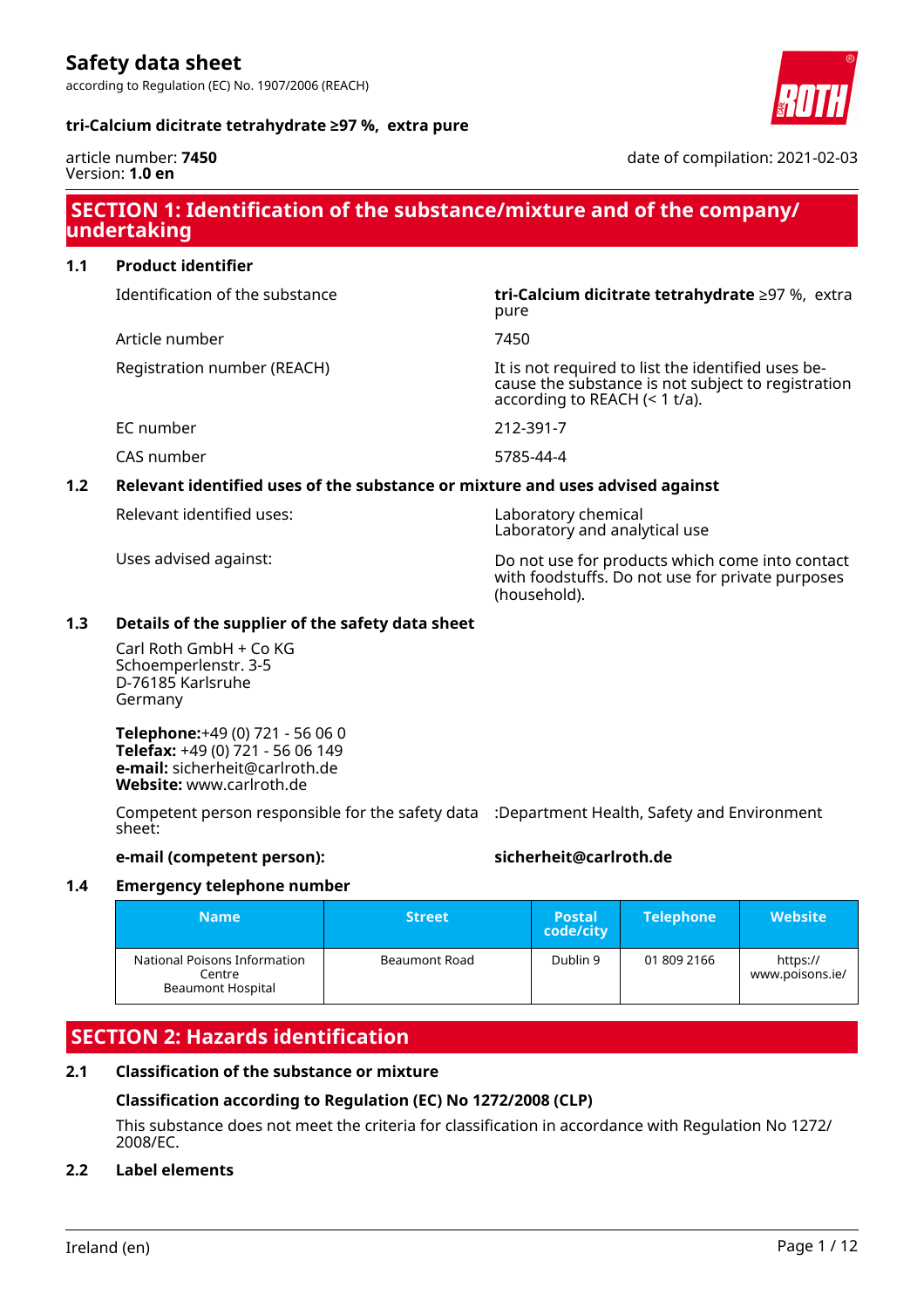according to Regulation (EC) No. 1907/2006 (REACH)

#### **tri-Calcium dicitrate tetrahydrate ≥97 %, extra pure**



#### article number: **7450**

# **Labelling according to Regulation (EC) No 1272/2008 (CLP)** not required

#### **2.3 Other hazards**

#### **Results of PBT and vPvB assessment**

According to the results of its assessment, this substance is not a PBT or a vPvB.

# **SECTION 3: Composition/information on ingredients**

#### **3.1 Substances**

| Name of substance | Tri-Calcium dicitrate tetrahydrate  |
|-------------------|-------------------------------------|
| Molecular formula | $C_{12}H_{10}Ca_3O_{14}\cdot 4H_2O$ |
| Molar mass        | 570,5 $9/_{\text{mol}}$             |
| CAS No            | 5785-44-4                           |
| EC No             | 212-391-7                           |

# **SECTION 4: First aid measures**

### **4.1 Description of first aid measures**



**General notes** Take off contaminated clothing.

# **Following inhalation**

Provide fresh air.

#### **Following skin contact**

Rinse skin with water/shower.

# **Following eye contact**

Rinse cautiously with water for several minutes.

#### **Following ingestion**

Rinse mouth. Call a doctor if you feel unwell.

# **4.2 Most important symptoms and effects, both acute and delayed** Symptoms and effects are not known to date.

**4.3 Indication of any immediate medical attention and special treatment needed** none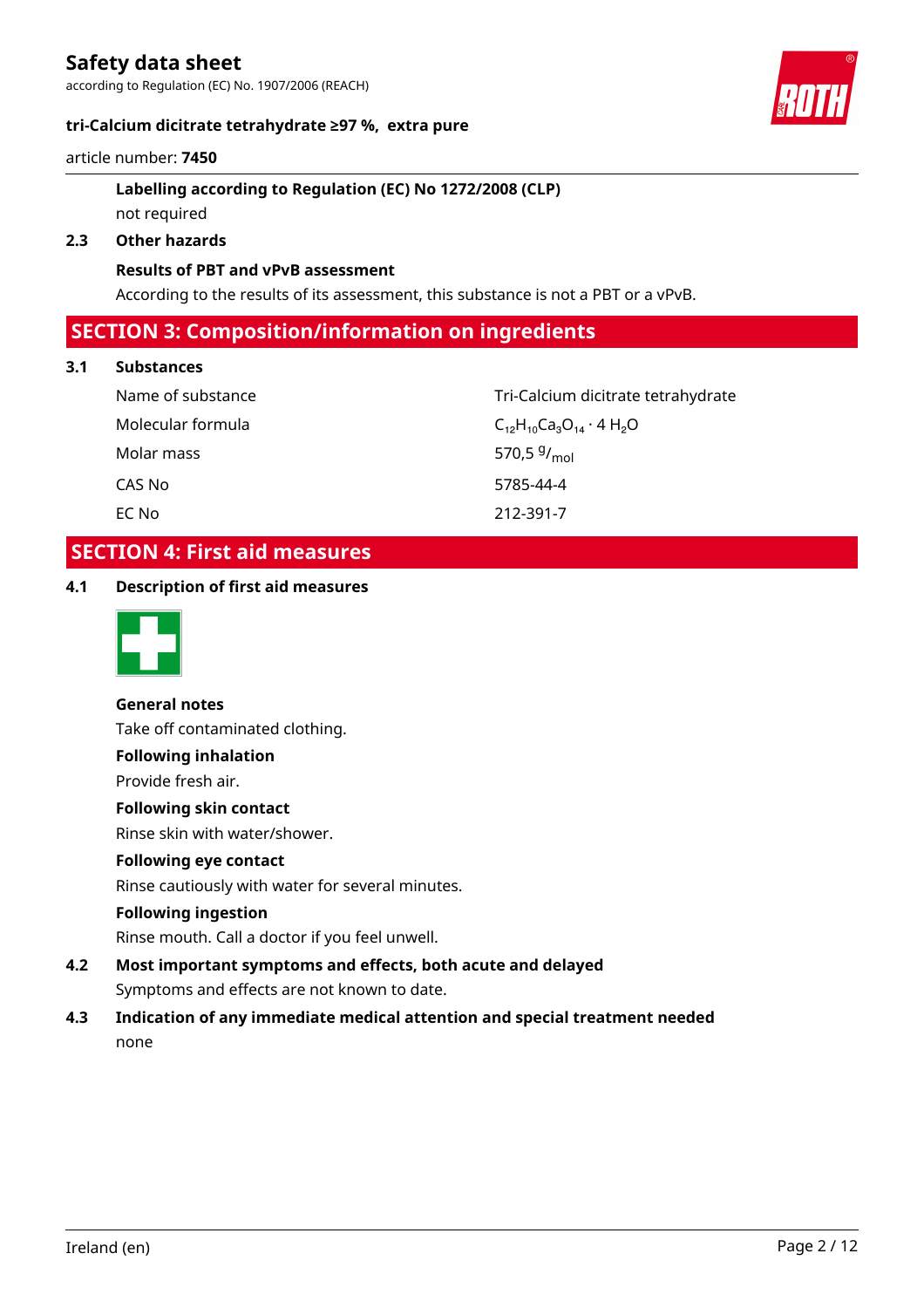according to Regulation (EC) No. 1907/2006 (REACH)

**tri-Calcium dicitrate tetrahydrate ≥97 %, extra pure**



article number: **7450**

# **SECTION 5: Firefighting measures**

### **5.1 Extinguishing media**



#### **Suitable extinguishing media**

co-ordinate firefighting measures to the fire surroundings water, foam, alcohol resistant foam, dry extinguishing powder, ABC-powder

### **Unsuitable extinguishing media**

water jet

#### **5.2 Special hazards arising from the substance or mixture**

Combustible.

### **Hazardous combustion products**

Carbon monoxide (CO), Carbon dioxide (CO₂)

#### **5.3 Advice for firefighters**

In case of fire and/or explosion do not breathe fumes. Fight fire with normal precautions from a reasonable distance. Wear self-contained breathing apparatus.

# **SECTION 6: Accidental release measures**

**6.1 Personal precautions, protective equipment and emergency procedures**



#### **For non-emergency personnel**

Control of dust.

#### **6.2 Environmental precautions**

Keep away from drains, surface and ground water.

#### **6.3 Methods and material for containment and cleaning up**

#### **Advice on how to contain a spill**

Covering of drains. Take up mechanically.

#### **Advice on how to clean up a spill**

Take up mechanically.

#### **Other information relating to spills and releases**

Place in appropriate containers for disposal.

#### **6.4 Reference to other sections**

Hazardous combustion products: see section 5. Personal protective equipment: see section 8. Incompatible materials: see section 10. Disposal considerations: see section 13.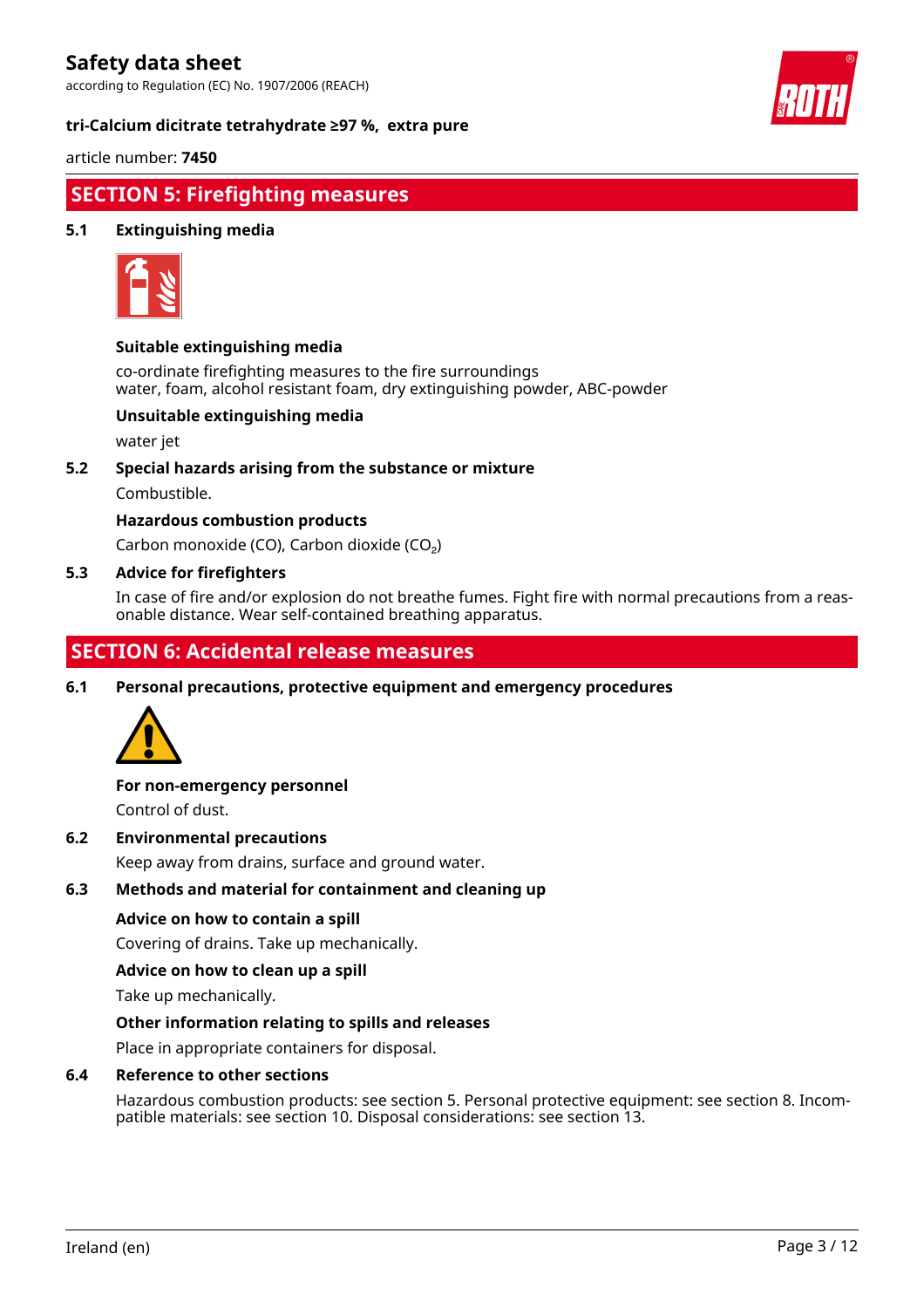according to Regulation (EC) No. 1907/2006 (REACH)





### article number: **7450**

# **SECTION 7: Handling and storage**

### **7.1 Precautions for safe handling**

No special measures are necessary.

### **Advice on general occupational hygiene**

Keep away from food, drink and animal feedingstuffs.

# **7.2 Conditions for safe storage, including any incompatibilities**

Store in a dry place.

### **Incompatible substances or mixtures**

Observe hints for combined storage.

### **Consideration of other advice**

### **Ventilation requirements**

Use local and general ventilation.

#### **Specific designs for storage rooms or vessels**

Recommended storage temperature: 15 – 25 °C

### **7.3 Specific end use(s)**

No information available.

# **SECTION 8: Exposure controls/personal protection**

#### **8.1 Control parameters**

### **National limit values**

### **Occupational exposure limit values (Workplace Exposure Limits)**

| Coun<br>try | Name of agent      | <b>CAS No</b> | Identifi-<br>er | <b>TWA</b><br>$\begin{bmatrix} \text{mg/} \\ \text{m}^3 \end{bmatrix}$ | <b>STEL</b><br>[mq/<br>m <sup>3</sup> | Ceil-<br>ing-C<br>$\begin{bmatrix} \bar{\text{mg}}/ \ \text{m}^3 \end{bmatrix}$ | Nota-<br>tion | <b>Source</b>           |
|-------------|--------------------|---------------|-----------------|------------------------------------------------------------------------|---------------------------------------|---------------------------------------------------------------------------------|---------------|-------------------------|
| IE          | dusts non-specific |               | <b>OELV</b>     | 10                                                                     |                                       |                                                                                 |               | S.I. No. 619<br>of 2001 |
| IE          | dusts non-specific |               | <b>OELV</b>     | 4                                                                      |                                       |                                                                                 |               | S.I. No. 619<br>of 2001 |

**Notation**

Ceiling-C Ceiling value is a limit value above which exposure should not occur i Inhalable fraction r Respirable fraction STEL Short-term exposure limit: a limit value above which exposure should not occur and which is related to a 15 minute period (unless otherwise specified) TWA Time-weighted average (long-term exposure limit): measured or calculated in relation to a reference period of 8 hours time-weighted average (unless otherwise specified)

### **Environmental values**

| Relevant PNECs and other threshold levels |                                  |                   |                                       |                              |  |  |  |
|-------------------------------------------|----------------------------------|-------------------|---------------------------------------|------------------------------|--|--|--|
| End-<br>point                             | <b>Threshold</b><br><b>level</b> | <b>Organism</b>   | <b>Environmental com-</b><br>partment | <b>Exposure time</b>         |  |  |  |
| <b>PNEC</b>                               | $0.44 \text{ mg}$ /              | aquatic organisms | freshwater                            | short-term (single instance) |  |  |  |
| <b>PNEC</b>                               | 0,044 <sup>mg</sup> /i           | aquatic organisms | marine water                          | short-term (single instance) |  |  |  |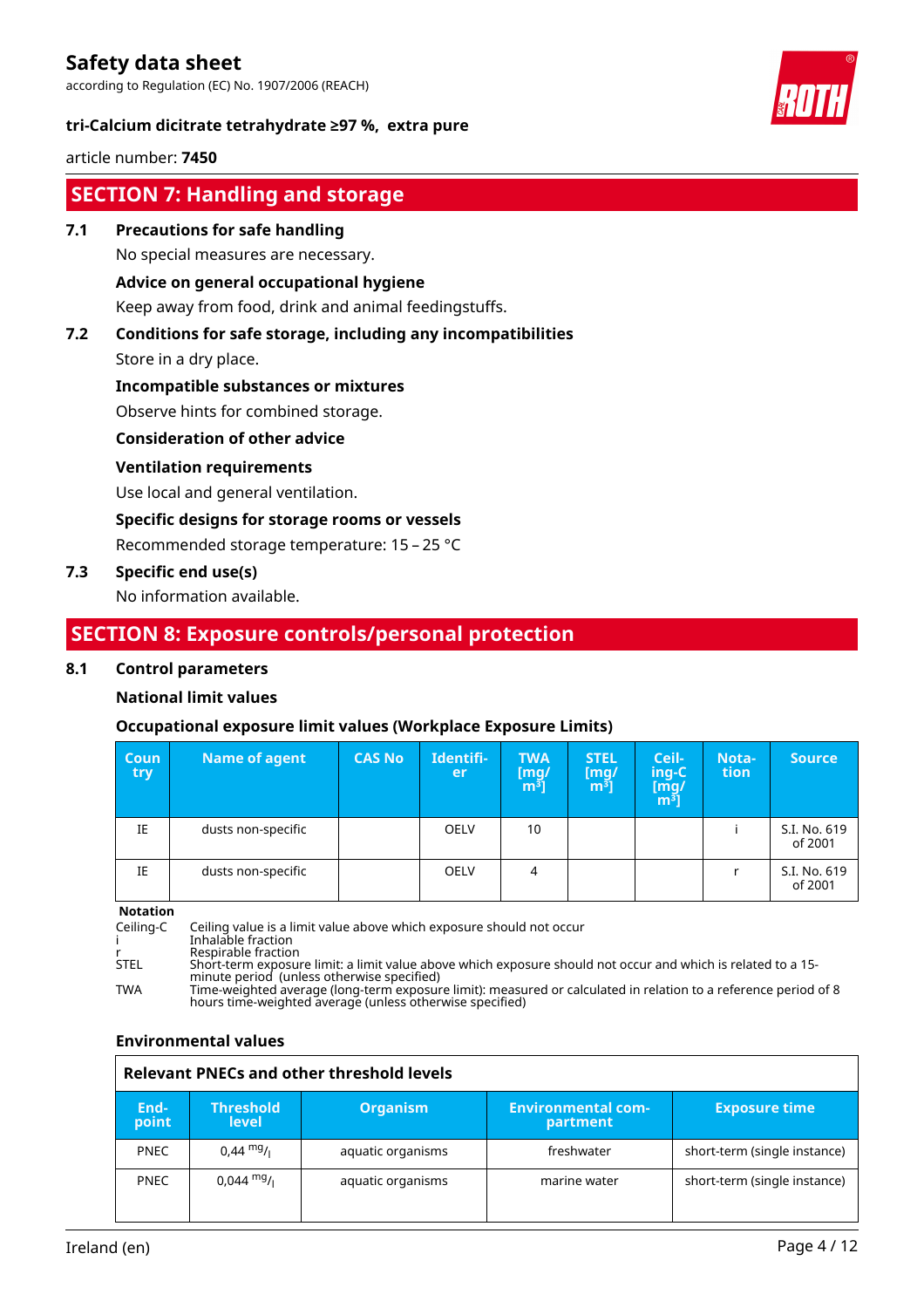according to Regulation (EC) No. 1907/2006 (REACH)



### **tri-Calcium dicitrate tetrahydrate ≥97 %, extra pure**

article number: **7450**

| <b>Relevant PNECs and other threshold levels</b> |                                  |                       |                                       |                              |  |  |
|--------------------------------------------------|----------------------------------|-----------------------|---------------------------------------|------------------------------|--|--|
| End-<br>point                                    | <b>Threshold</b><br><b>level</b> | <b>Organism</b>       | <b>Environmental com-</b><br>partment | <b>Exposure time</b>         |  |  |
| <b>PNEC</b>                                      | $1.000 \frac{mg}{L}$             | aquatic organisms     | sewage treatment plant<br>(STP)       | short-term (single instance) |  |  |
| <b>PNEC</b>                                      | 34,6 $mg/kq$                     | aquatic organisms     | freshwater sediment                   | short-term (single instance) |  |  |
| <b>PNEC</b>                                      | 3,46 $mg/_{ka}$                  | aquatic organisms     | marine sediment                       | short-term (single instance) |  |  |
| <b>PNEC</b>                                      | 33,1 $mg/kq$                     | terrestrial organisms | soil                                  | short-term (single instance) |  |  |

# **8.2 Exposure controls**

### **Individual protection measures (personal protective equipment)**

#### **Eye/face protection**



Use safety goggle with side protection.

#### **Skin protection**



#### **• hand protection**

Wear suitable gloves. Chemical protection gloves are suitable, which are tested according to EN 374.

#### **• type of material**

NBR (Nitrile rubber)

#### **• material thickness**

>0,11 mm

#### **• breakthrough times of the glove material**

>480 minutes (permeation: level 6)

#### **• other protection measures**

Take recovery periods for skin regeneration. Preventive skin protection (barrier creams/ointments) is recommended.

#### **Respiratory protection**



Respiratory protection necessary at: Dust formation. Particulate filter device (EN 143). P1 (filters at least 80 % of airborne particles, colour code: White).

#### **Environmental exposure controls**

Keep away from drains, surface and ground water.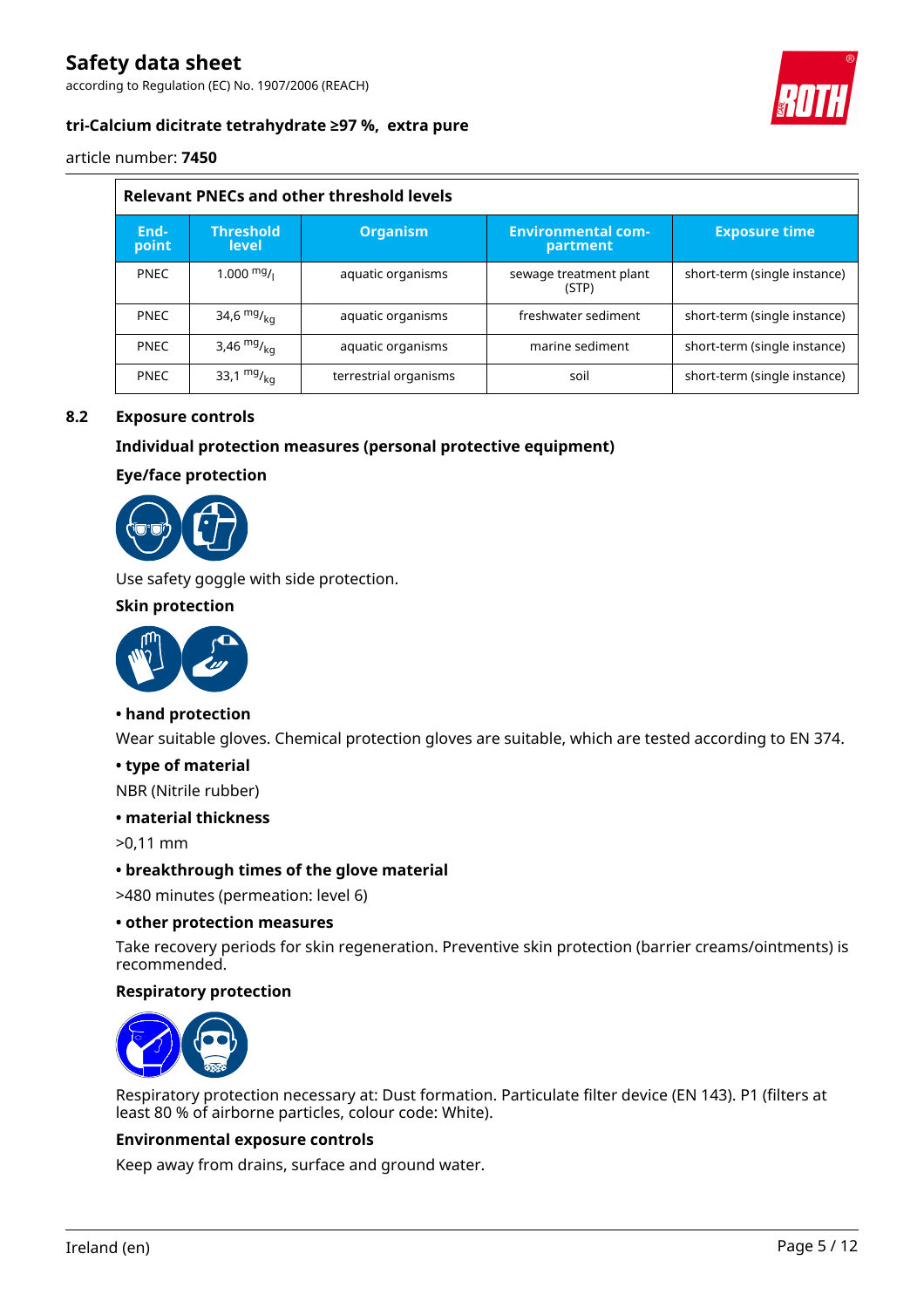according to Regulation (EC) No. 1907/2006 (REACH)





# article number: **7450**

# **SECTION 9: Physical and chemical properties**

| 9.1 | Information on basic physical and chemical properties       |                                                                |  |  |  |
|-----|-------------------------------------------------------------|----------------------------------------------------------------|--|--|--|
|     | Physical state                                              | solid                                                          |  |  |  |
|     | Form                                                        | powder, crystalline                                            |  |  |  |
|     | Colour                                                      | white                                                          |  |  |  |
|     | Odour                                                       | odourless                                                      |  |  |  |
|     | Melting point/freezing point                                | 144 °C at 101,3 kPa (anhydrous) (ECHA)                         |  |  |  |
|     | Boiling point or initial boiling point and boiling<br>range | not determined                                                 |  |  |  |
|     | Flammability                                                | this material is combustible, but will not ignite<br>readily   |  |  |  |
|     | Lower and upper explosion limit                             | not determined                                                 |  |  |  |
|     | Flash point                                                 | not applicable                                                 |  |  |  |
|     | Auto-ignition temperature                                   | not determined                                                 |  |  |  |
|     | Decomposition temperature                                   | not relevant                                                   |  |  |  |
|     | pH (value)                                                  | 6,5 (in aqueous solution: 25 $9/1$ , 20 °C)                    |  |  |  |
|     | Kinematic viscosity                                         | not relevant                                                   |  |  |  |
|     | Solubility(ies)                                             |                                                                |  |  |  |
|     | Water solubility                                            | 1 <sup>g</sup> / <sub>l</sub> at 23 °C                         |  |  |  |
|     | Partition coefficient                                       |                                                                |  |  |  |
|     | Partition coefficient n-octanol/water (log value):          | this information is not available                              |  |  |  |
|     | Vapour pressure                                             | 0 Pa at 25 °C                                                  |  |  |  |
|     | Density                                                     | not determined                                                 |  |  |  |
|     | Particle characteristics                                    | no data available                                              |  |  |  |
|     | Other safety parameters                                     |                                                                |  |  |  |
|     | Oxidising properties                                        | none                                                           |  |  |  |
| 9.2 | <b>Other information</b>                                    |                                                                |  |  |  |
|     | Information with regard to physical hazard<br>classes:      | hazard classes acc. to GHS<br>(physical hazards): not relevant |  |  |  |
|     | Other safety characteristics:                               | There is no additional information.                            |  |  |  |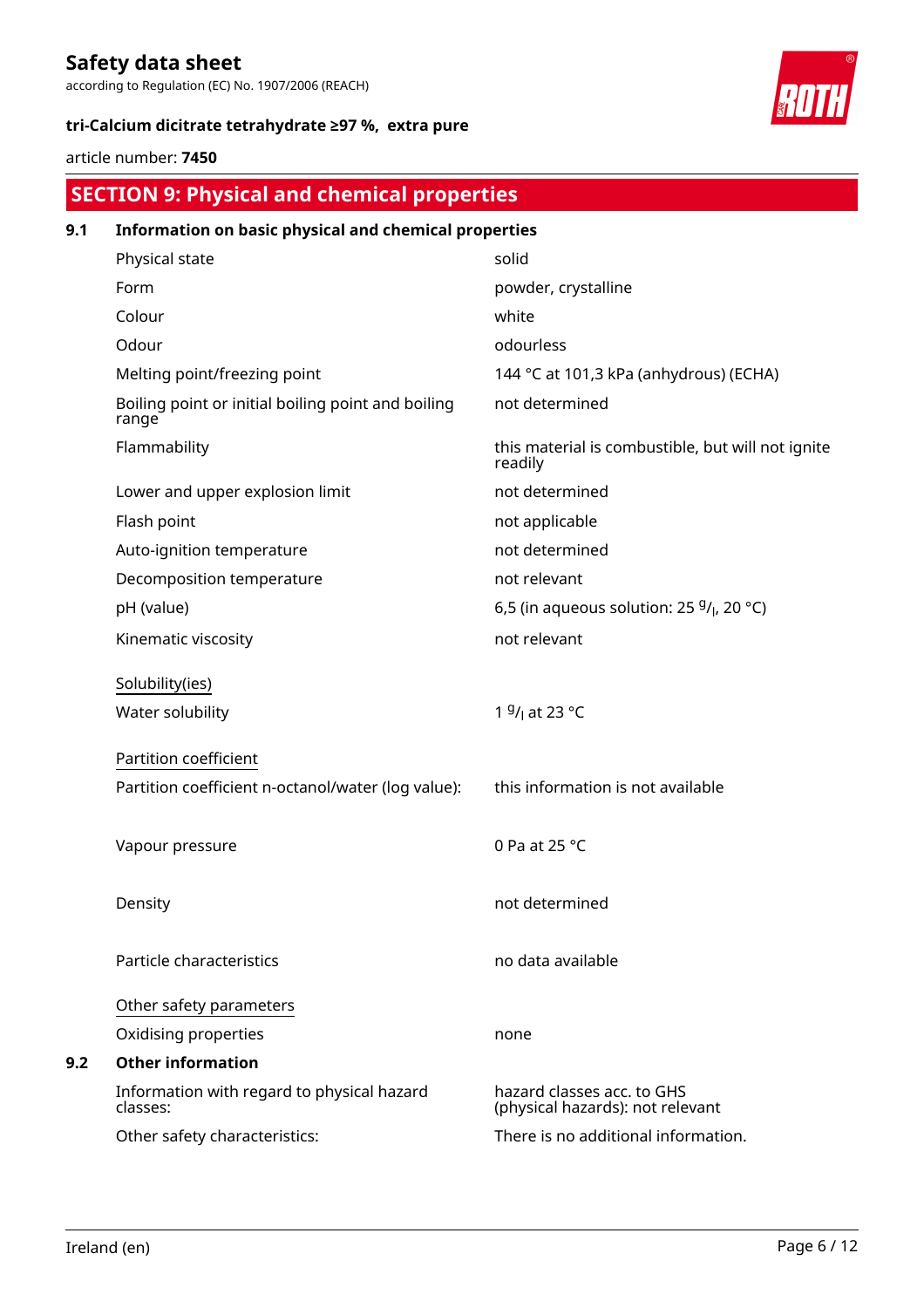according to Regulation (EC) No. 1907/2006 (REACH)



### **tri-Calcium dicitrate tetrahydrate ≥97 %, extra pure**

#### article number: **7450**

# **SECTION 10: Stability and reactivity**

#### **10.1 Reactivity**

The product in the delivered form is not dust explosion capable; the enrichment of fine dust however leads to the danger of dust explosion.

#### **10.2 Chemical stability**

The material is stable under normal ambient and anticipated storage and handling conditions of temperature and pressure.

### **10.3 Possibility of hazardous reactions**

**Violent reaction with:** strong oxidiser

#### **10.4 Conditions to avoid**

There are no specific conditions known which have to be avoided.

#### **10.5 Incompatible materials**

There is no additional information.

### **10.6 Hazardous decomposition products**

Hazardous combustion products: see section 5.

# **SECTION 11: Toxicological information**

#### **11.1 Information on hazard classes as defined in Regulation (EC) No 1272/2008**

#### **Classification according to GHS (1272/2008/EC, CLP)**

This substance does not meet the criteria for classification in accordance with Regulation No 1272/ 2008/EC.

#### **Acute toxicity**

Shall not be classified as acutely toxic.

| <b>Acute toxicity</b> |                 |                        |                |               |               |  |  |
|-----------------------|-----------------|------------------------|----------------|---------------|---------------|--|--|
| <b>Exposure route</b> | <b>Endpoint</b> | <b>Value</b>           | <b>Species</b> | <b>Method</b> | <b>Source</b> |  |  |
| oral                  | LD50            | 5.400 $mg/_{ka}$       | mouse          |               | ECHA          |  |  |
| dermal                | LD50            | $>2.000 \frac{mg}{kg}$ | rat            |               | ECHA          |  |  |

#### **Skin corrosion/irritation**

Shall not be classified as corrosive/irritant to skin.

#### **Serious eye damage/eye irritation**

Shall not be classified as seriously damaging to the eye or eye irritant.

#### **Respiratory or skin sensitisation**

Shall not be classified as a respiratory or skin sensitiser.

# **Germ cell mutagenicity**

Shall not be classified as germ cell mutagenic.

#### **Carcinogenicity**

Shall not be classified as carcinogenic.

#### **Reproductive toxicity**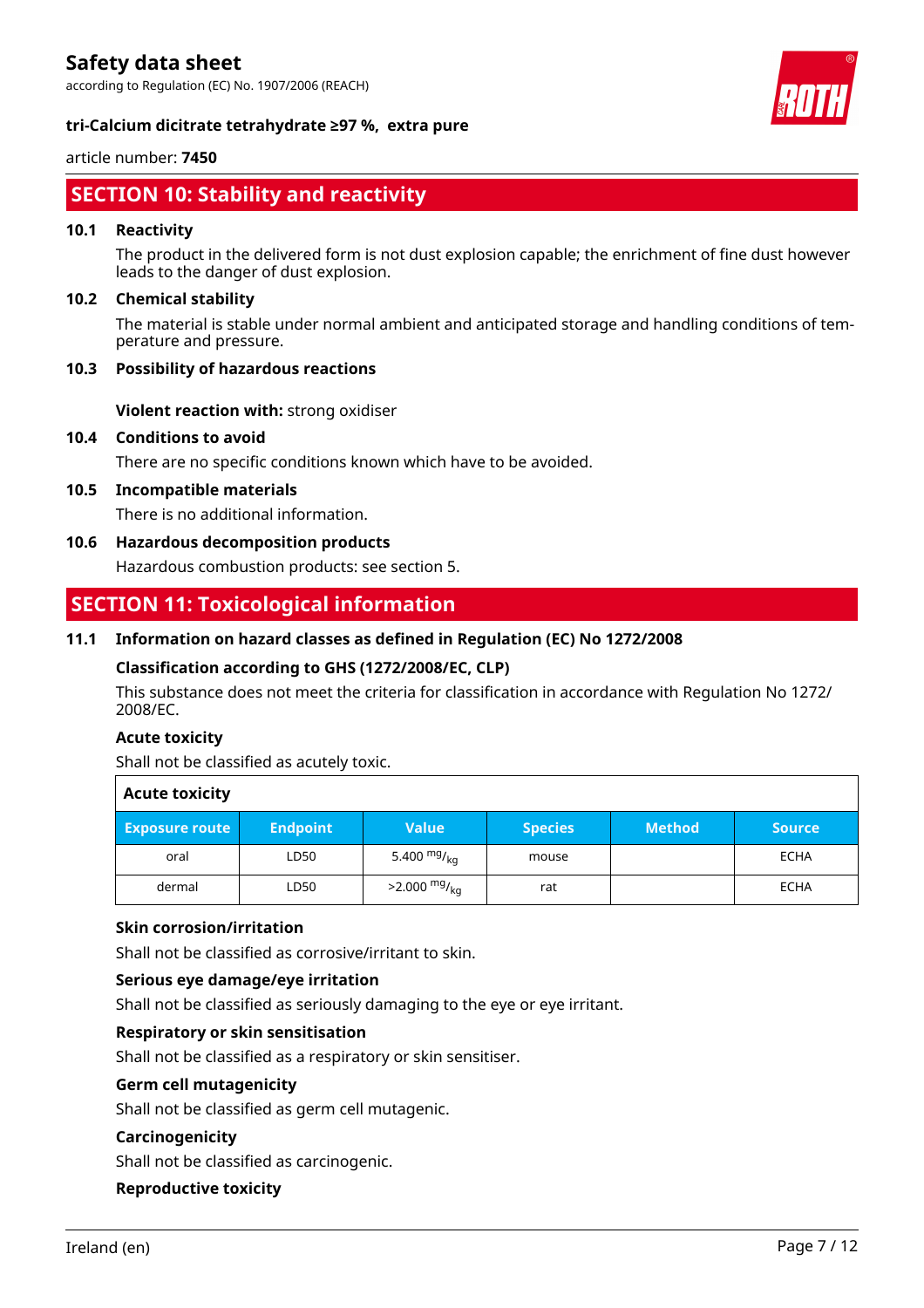according to Regulation (EC) No. 1907/2006 (REACH)

#### **tri-Calcium dicitrate tetrahydrate ≥97 %, extra pure**



article number: **7450**

Shall not be classified as a reproductive toxicant.

#### **Specific target organ toxicity - single exposure**

Shall not be classified as a specific target organ toxicant (single exposure).

#### **Specific target organ toxicity - repeated exposure**

Shall not be classified as a specific target organ toxicant (repeated exposure).

#### **Aspiration hazard**

Shall not be classified as presenting an aspiration hazard.

#### **Symptoms related to the physical, chemical and toxicological characteristics**

#### **• If swallowed**

Data are not available.

**• If in eyes**

Data are not available.

**• If inhaled**

Data are not available.

**• If on skin**

Data are not available.

#### **Other information**

Health effects are not known. This information is based upon the present state of our knowledge.

# **SECTION 12: Ecological information**

#### **12.1 Toxicity**

Shall not be classified as hazardous to the aquatic environment.

| <b>Aquatic toxicity (acute)</b> |              |                |                      |  |  |  |  |
|---------------------------------|--------------|----------------|----------------------|--|--|--|--|
| <b>Endpoint</b>                 | <b>Value</b> | <b>Species</b> | <b>Exposure time</b> |  |  |  |  |
| <b>LC50</b>                     | 440 $mg/$    | fish           | 48 h                 |  |  |  |  |

#### **Biodegradation**

Data are not available.

#### **12.2 Process of degradability**

Theoretical Oxygen Demand with nitrification: 0,4207  $^{\mathsf{mg}}\prime_{\mathsf{mg}}$ Theoretical Oxygen Demand without nitrification: 0,4207 <sup>mg</sup>/<sub>mg</sub> Theoretical Carbon Dioxide: 0,9257 <sup>mg</sup>/<sub>mg</sub>

### **12.3 Bioaccumulative potential**

Data are not available.

### **12.4 Mobility in soil**

Data are not available.

#### **12.5 Results of PBT and vPvB assessment**

Data are not available.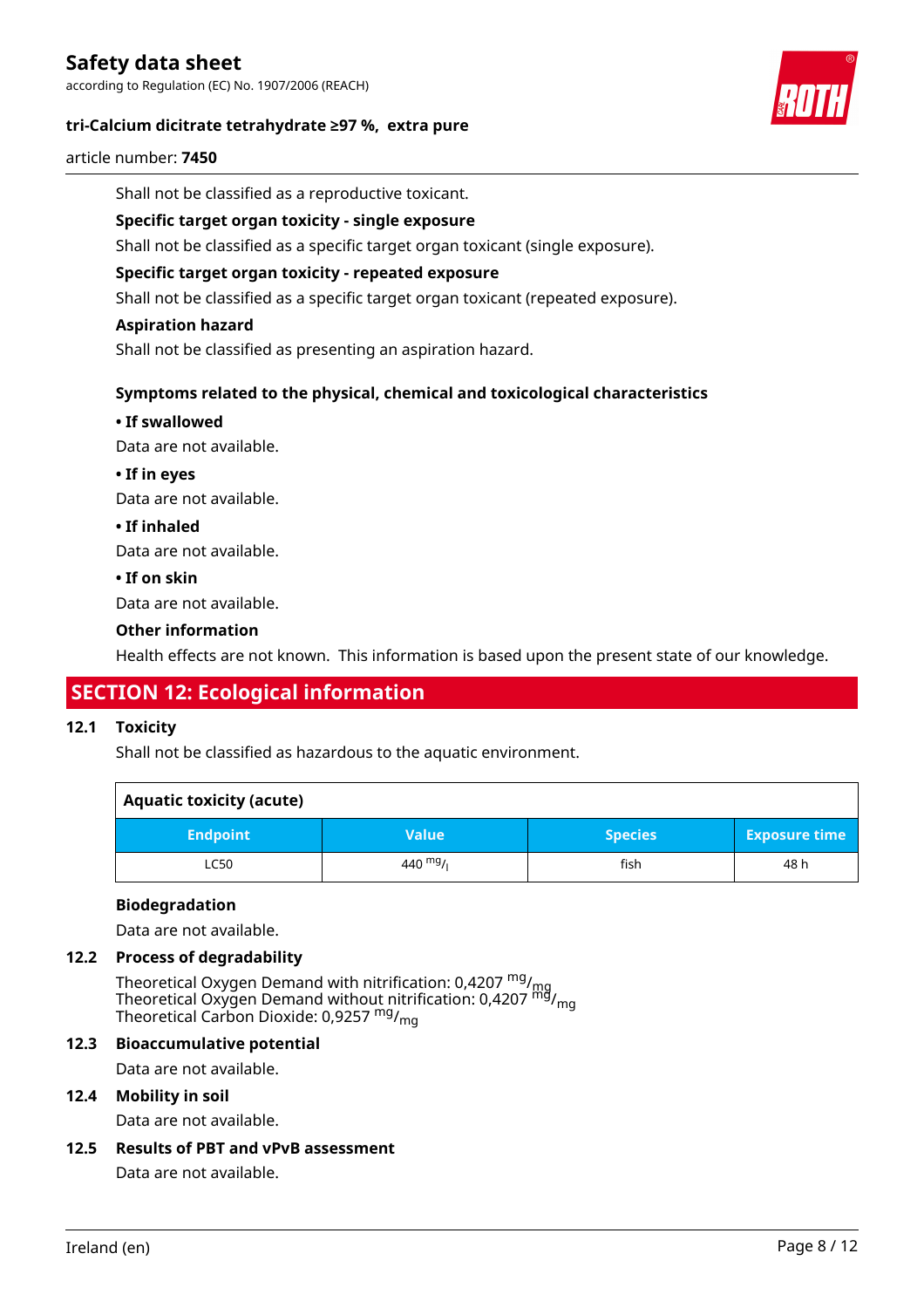according to Regulation (EC) No. 1907/2006 (REACH)

#### **tri-Calcium dicitrate tetrahydrate ≥97 %, extra pure**

article number: **7450**

#### **12.6 Endocrine disrupting properties**

Not listed.

**12.7 Other adverse effects**

Data are not available.

# **SECTION 13: Disposal considerations**

#### **13.1 Waste treatment methods**



Consult the appropriate local waste disposal expert about waste disposal.

#### **Sewage disposal-relevant information**

Do not empty into drains.

#### **13.2 Relevant provisions relating to waste**

The allocation of waste identity numbers/waste descriptions must be carried out according to the EEC, specific to the industry and process. Waste catalogue ordinance (Germany).

#### **13.3 Remarks**

Waste shall be separated into the categories that can be handled separately by the local or national waste management facilities. Please consider the relevant national or regional provisions.

# **SECTION 14: Transport information**

**14.1 UN number or ID number 14.1 UN number** not subject to transport regulations

- **14.2 UN proper shipping name** not assigned
- **14.3 Transport hazard class(es)** none
- **14.4 Packing group not assigned not assigned**
- 

**14.5 Environmental hazards** non-environmentally hazardous acc. to the dangerous goods regulations

# **14.6 Special precautions for user**

There is no additional information.

### **14.7 Maritime transport in bulk according to IMO instruments**

The cargo is not intended to be carried in bulk.

#### **Information for each of the UN Model Regulations**

# **Transport of dangerous goods by road, rail and inland waterway (ADR/RID/ADN) - Additional information**

not assigned

**International Maritime Dangerous Goods Code (IMDG) - Additional information** Not subject to IMDG.

**International Civil Aviation Organization (ICAO-IATA/DGR) - Additional information** Not subject to ICAO-IATA.

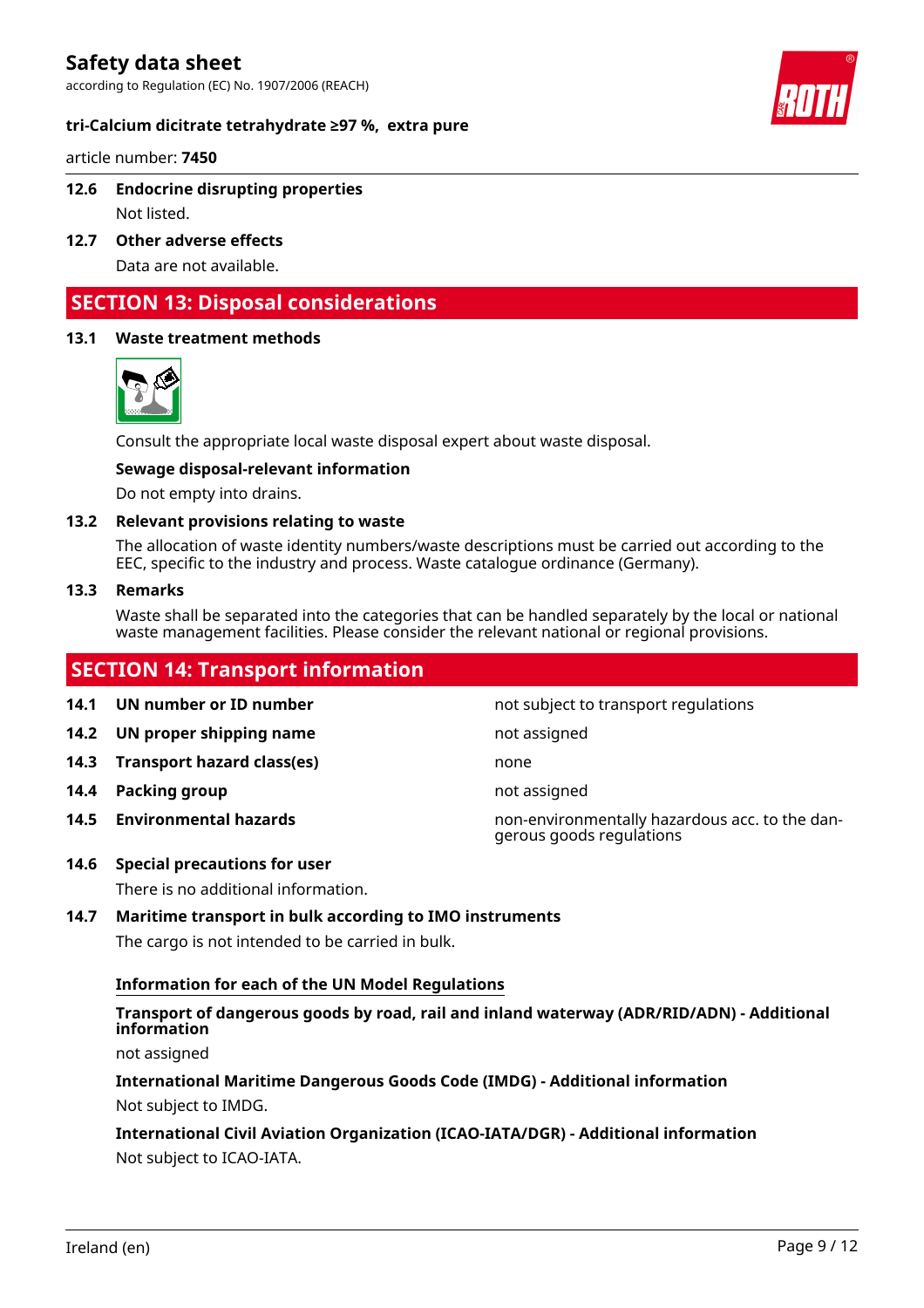according to Regulation (EC) No. 1907/2006 (REACH)

#### **tri-Calcium dicitrate tetrahydrate ≥97 %, extra pure**



#### article number: **7450**

# **SECTION 15: Regulatory information**

#### **15.1 Safety, health and environmental regulations/legislation specific for the substance or mixture**

**Relevant provisions of the European Union (EU)**

#### **Restrictions according to REACH, Annex XVII**

not listed

### **List of substances subject to authorisation (REACH, Annex XIV)/SVHC - candidate list** not listed

#### **Seveso Directive**

| 2012/18/EU (Seveso III) |                                       |                                                                                                   |              |  |  |  |  |  |
|-------------------------|---------------------------------------|---------------------------------------------------------------------------------------------------|--------------|--|--|--|--|--|
| <b>No</b>               | Dangerous substance/hazard categories | Qualifying quantity (tonnes) for the ap-<br>  plication of lower and upper-tier re-<br>quirements | <b>Notes</b> |  |  |  |  |  |
|                         | not assigned                          |                                                                                                   |              |  |  |  |  |  |

#### **Deco-Paint Directive (2004/42/EC)**

| <b>VOC content</b><br>_ _ _ _ _ |
|---------------------------------|
|---------------------------------|

#### **Directive on industrial emissions (VOCs, 2010/75/EU)**

| <b>VOC content</b> | %<br>$\sim$<br>v |
|--------------------|------------------|
|--------------------|------------------|

### **Directive 2011/65/EU on the restriction of the use of certain hazardous substances in electrical and electronic equipment (RoHS) - Annex II**

not listed

#### **Regulation 166/2006/EC concerning the establishment of a European Pollutant Release and Transfer Register (PRTR)**

not listed

#### **Water Framework Directive (WFD)**

| List of pollutants (WFD)           |                            |               |           |                |  |  |  |
|------------------------------------|----------------------------|---------------|-----------|----------------|--|--|--|
| Name of substance                  | Name acc. to inventory     | <b>CAS No</b> | Listed in | <b>Remarks</b> |  |  |  |
| tri-Calcium dicitrate tetrahydrate | Metals and their compounds |               | A)        |                |  |  |  |

**Legend**

A) Indicative list of the main pollutants

#### **Regulation 98/2013/EU on the marketing and use of explosives precursors**

not listed

#### **Regulation 111/2005/EC laying down rules for the monitoring of trade between the Community and third countries in drug precursors**

not listed

#### **Regulation 1005/2009/EC on substances that deplete the ozone layer (ODS)**

not listed

### **Regulation 649/2012/EU concerning the export and import of hazardous chemicals (PIC)** not listed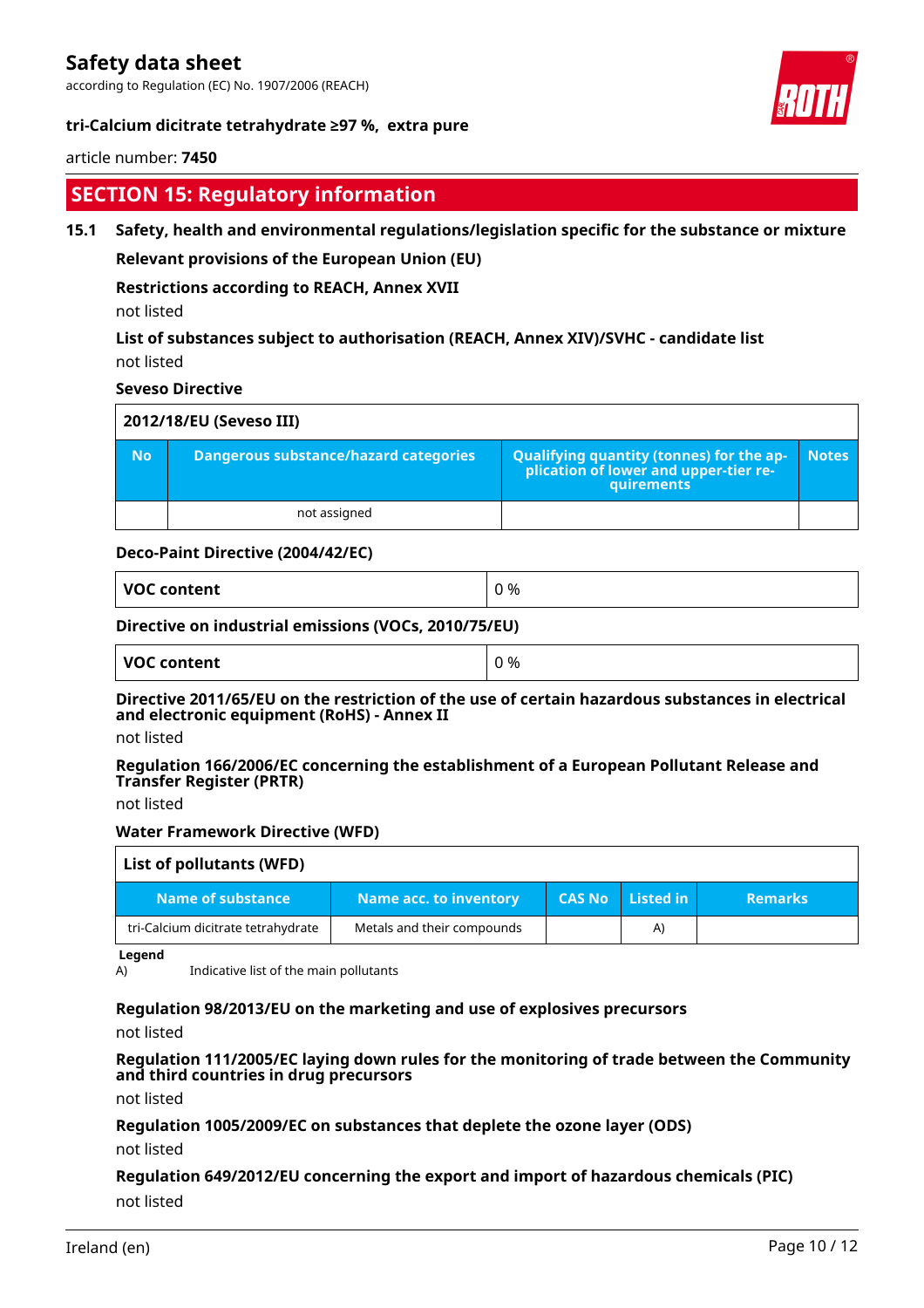according to Regulation (EC) No. 1907/2006 (REACH)

### **tri-Calcium dicitrate tetrahydrate ≥97 %, extra pure**



#### article number: **7450**

#### **National inventories**

| <b>Country</b> | <b>Inventory</b> | <b>Status</b>       |
|----------------|------------------|---------------------|
| AU             | <b>AICS</b>      | substance is listed |
| CA             | <b>DSL</b>       | substance is listed |
| <b>CN</b>      | <b>IECSC</b>     | substance is listed |
| EU             | ECSI             | substance is listed |
| EU             | REACH Reg.       | substance is listed |
| JP             | <b>CSCL-ENCS</b> | substance is listed |
| <b>KR</b>      | KECI             | substance is listed |
| NZ             | NZIOC            | substance is listed |
| <b>PH</b>      | <b>PICCS</b>     | substance is listed |
| <b>TW</b>      | <b>TCSI</b>      | substance is listed |
| <b>US</b>      | <b>TSCA</b>      | substance is listed |
|                |                  |                     |

#### **Legend**

| Legena       |                                                                         |
|--------------|-------------------------------------------------------------------------|
| AICS         | Australian Inventory of Chemical Substances                             |
|              | CSCL-ENCS List of Existing and New Chemical Substances (CSCL-ENCS)      |
| DSL          | Domestic Substances List (DSL)                                          |
| ECSI         | EC Substance Inventory (EINECS, ELINCS, NLP)                            |
| IECSC        | Inventory of Existing Chemical Substances Produced or Imported in China |
| KECI         | Korea Existing Chemicals Inventory                                      |
| NZIoC        | New Zealand Inventory of Chemicals                                      |
| <b>PICCS</b> | Philippine Inventory of Chemicals and Chemical Substances (PICCS)       |
|              | REACH Reg. REACH registered substances                                  |
| TCSI         | Taiwan Chemical Substance Inventory                                     |
| TSCA         | <b>Toxic Substance Control Act</b>                                      |
|              |                                                                         |

#### **15.2 Chemical Safety Assessment**

No Chemical Safety Assessment has been carried out for this substance.

# **SECTION 16: Other information**

### **Abbreviations and acronyms**

| Abbr.         | <b>Descriptions of used abbreviations</b>                                                                                                                                                                                       |
|---------------|---------------------------------------------------------------------------------------------------------------------------------------------------------------------------------------------------------------------------------|
| ADN           | Accord européen relatif au transport international des marchandises dangereuses par voies de naviga-<br>tion intérieures (European Agreement concerning the International Carriage of Dangerous Goods by In-<br>land Waterways) |
| <b>ADR</b>    | Accord européen relatif au transport international des marchandises dangereuses par route (European<br>Agreement concerning the International Carriage of Dangerous Goods by Road)                                              |
| CAS           | Chemical Abstracts Service (service that maintains the most comprehensive list of chemical substances)                                                                                                                          |
| Ceiling-C     | Ceiling value                                                                                                                                                                                                                   |
| <b>CLP</b>    | Regulation (EC) No 1272/2008 on classification, labelling and packaging of substances and mixtures                                                                                                                              |
| DGR.          | Dangerous Goods Regulations (see IATA/DGR)                                                                                                                                                                                      |
| EC No         | The EC Inventory (EINECS, ELINCS and the NLP-list) is the source for the seven-digit EC number, an identi-<br>fier of substances commercially available within the EU (European Union)                                          |
| <b>EINECS</b> | European Inventory of Existing Commercial Chemical Substances                                                                                                                                                                   |
| <b>ELINCS</b> | European List of Notified Chemical Substances                                                                                                                                                                                   |